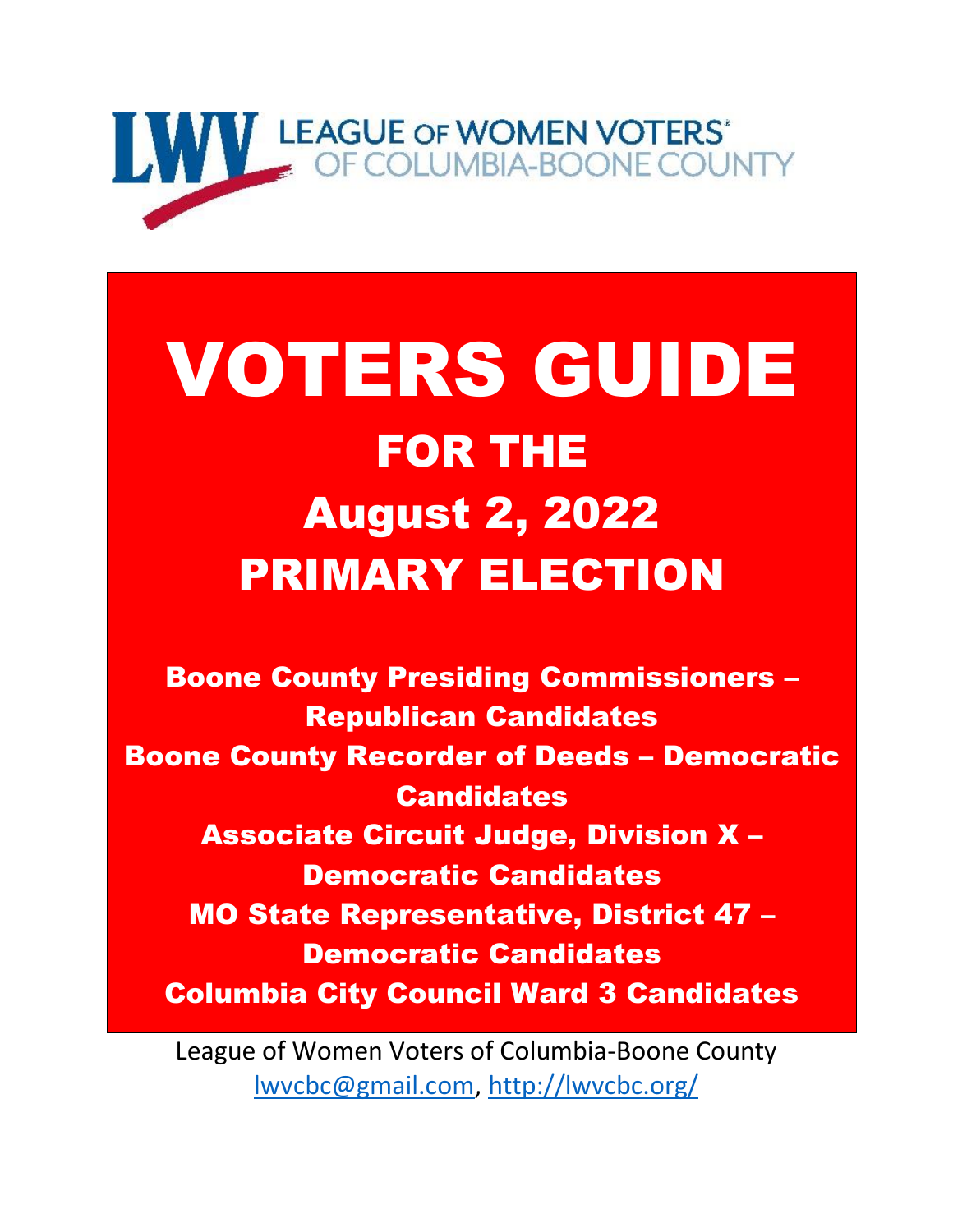# **Republican Candidate for Presiding Bo. Co. Commissioner – Connie Leipard**

**Name:** Connie Leipard

## **Highest post-secondary education:**

Construction industry technical training received through Maplewood Community College – OSHA 10 & 30-Hour Construction Trainer; Construction Industry Technician – NAWIC Education Foundation.

## **Website:** [www.connieforboonecounty.com](http://www.connieforboonecounty.com/)

## **What are your qualifications for this office?**

I have been a citizen of Boone County since childhood; graduate of Hickman High School, a business owner in the construction industry for more than 40 years with a skill set that includes interpreting plans, specifications, contract documents. A strong practice of fiscal management that drives our business and a working knowledge of zoning laws and building codes.

I am an active citizen in Boone County with an extensive community volunteer service record. Local boards I currently serve include

- Boone County Children's Services Board,
- Central Missouri Subcontracting Enterprises (CMSE)/Giving Gardens
- The Builders' Association Central Region Director
- National Parliamentarian for the National Association of Women in Construction, multiple workforce development committees on the local, regional, and national level.

Serving as the national president (2016-2017) of the National Association of Women in Construction, I received top-notch national training in board and commission legal and fiduciary responsibilities, strategic planning, and organizational management.

## **What are your top three priorities and how would you implement or accomplish your priorities?**

- 1. Quality economic development is critical to upward mobility for citizens of Boone County
- 2. Improve infrastructure including county roads and broadband expansion.
- 3. Public Safety is high on the list of concerns from citizens groups within Boone County.

My plan for all three top priorities includes collaborating with key stakeholders in order to strategically allocate resources for improvement.

## **What would you do specifically to strengthen collaboration between Boone County and the cities in Boone County in the governance of our communities?**

Being present for citizen groups within the county is imperative to know what is on the heart and minds of people. Collaboration begins with understanding issues and concerns that require attention. Collaboration grows with open-minded effective communication to bring key stakeholders together to engage in critical thinking, planning, and implementing a path forward with measurable outcomes.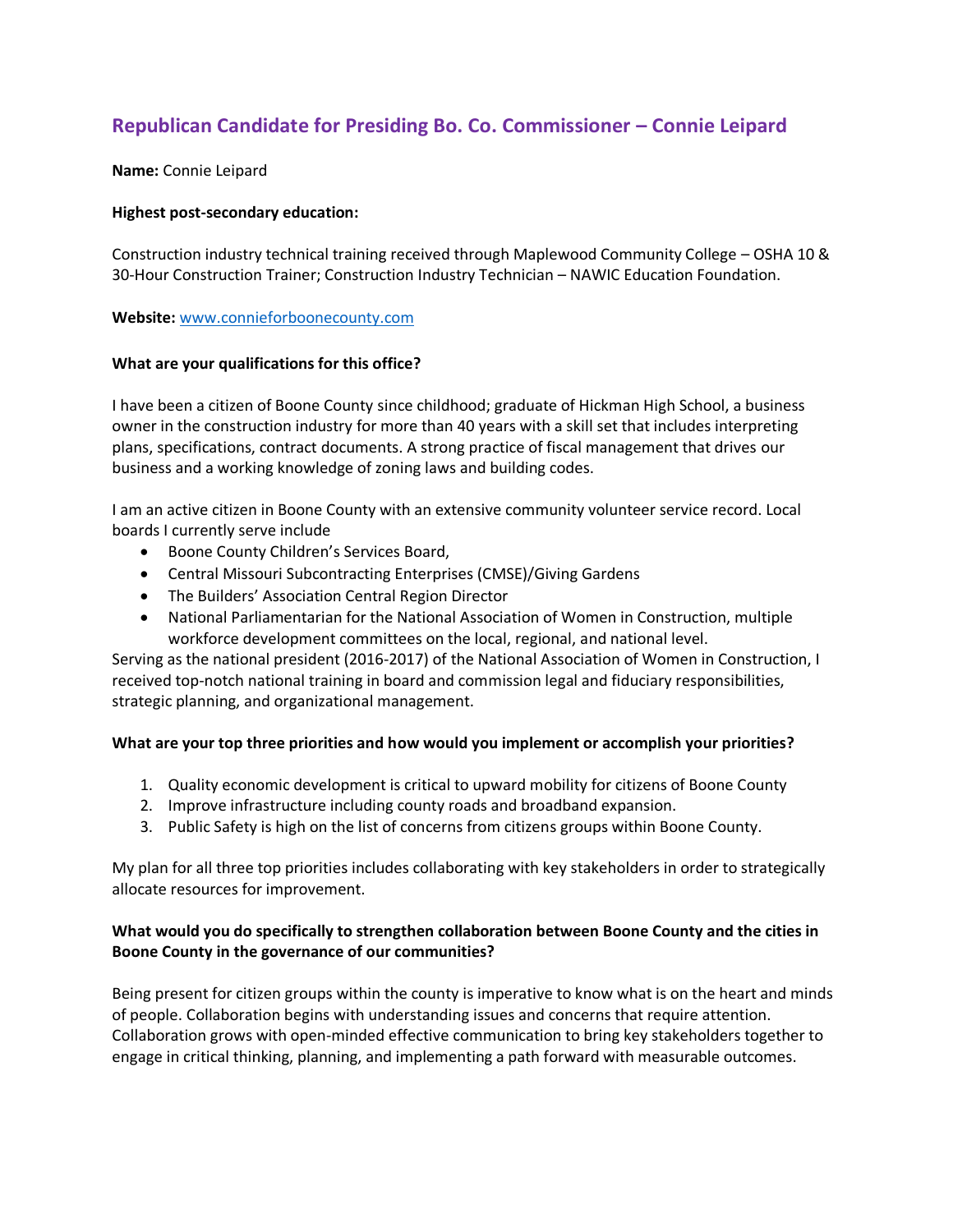## **Republican Candidate for Presiding Bo. Co. Commissioner – James Pounds**

## **Name:** James Pounds

## **Highest post-secondary education:** Associate Degree in Aircraft Maintenance

## **Website:** none

## **What are your qualifications for this office?**

I'm self employed and have been since 1996. I have worked on projects with the City of Columbia, Boone County, State of Missouri, and the United States Government as a contractor and vendor. This has given me great insight to how to work with different levels of government. I have been a member of the Boone County Building Code Commission from 2002-2019. I understand why there isn't any affordable housing in Boone County and the City of Columbia.

**What are your top three priorities and how would you implement or accomplish your priorities?** My top 3 priorities would be affordable housing, county roads, and working to lower the tax burden on Boone County taxpayers.

**What would you do specifically to strengthen collaboration between Boone County and the cities in Boone County in the governance of our communities?**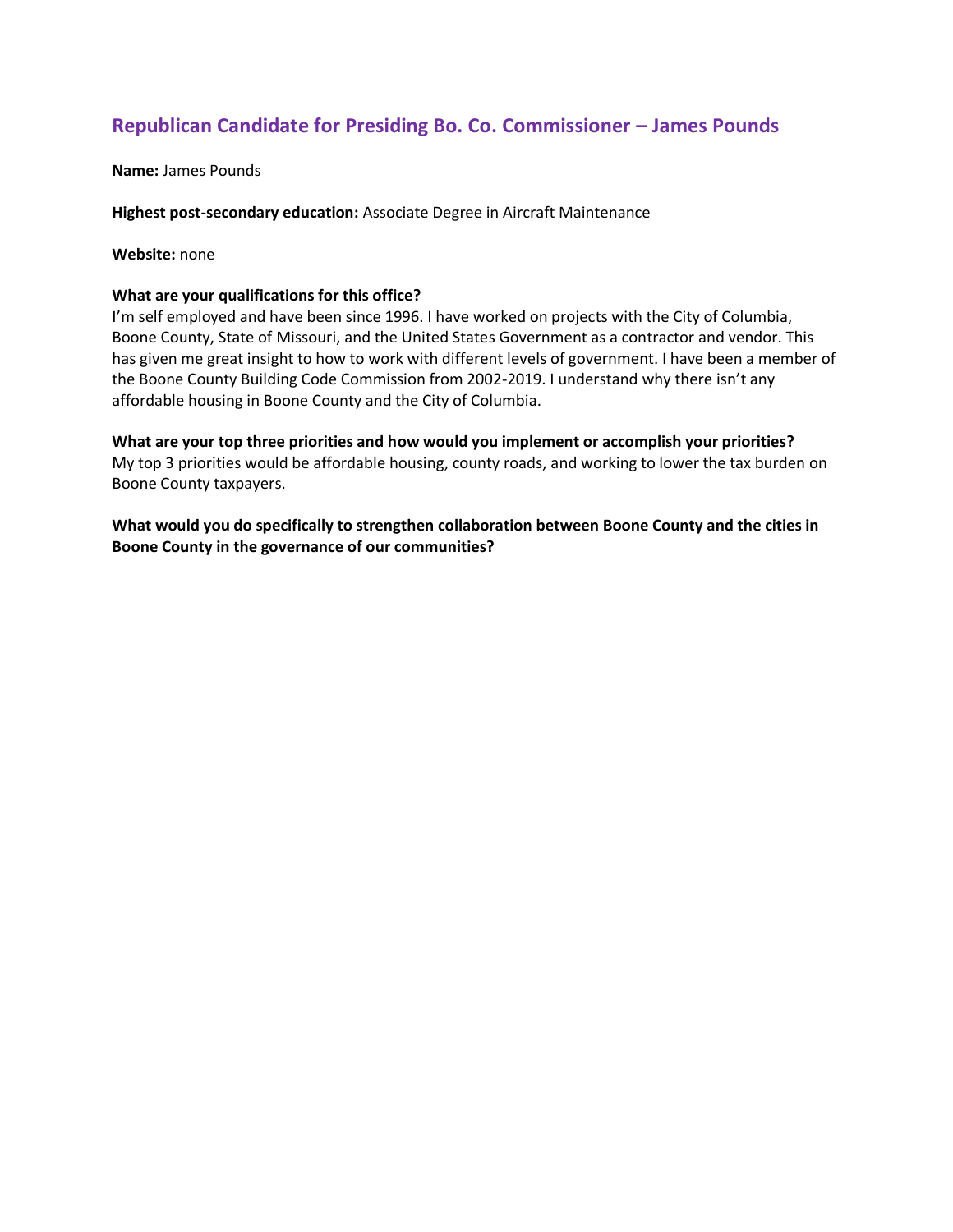# **Democratic Candidate for Boone County Recorder of Deeds – Shannon Martin**

**Name:** Shannon Martin

## **Highest post-secondary education:** Associates Degree

**Website**: shannonforrecorder.com

**What is your experience for this job?** I currently work in the Recorder's Office. I have been sworn in as a Deputy Recorder since 2018. I have detailed knowledge of how the recorder's office operates and how much value that office holds to the people of Boone County.

I am currently responsible for the daily departmental deposit, accounts receivables, attaching federal and state tax liens to property, processing documents received by mail and electronic recordings. I also issue marriage licenses to couples of Boone County, as well as the certified copy of marriage license necessary for Real ID compliance.

I record plats and surveys brought in for recording, and am knowledgeable of using a large scale printer in making copies of the large documents.

I answer the incoming phone lines and assist customers with questions regarding title work, and filing requirements. I work every day under the most valued employee at the Recorder's Office. I have been trained by the very best. I continue to learn new aspects of the Recorder's Office every day.

## **What would you like to see improved in this office to better serve the public?**

I believe that the Recorder's Office is exceptional. We are 100% there for the public. I have implemented a mapping system to allow for easier location of specific documents. (Plats, surveys, older Deeds of Trusts ). We answer every phone call without automation. We greet every customer in person. We take the necessary time with every customer to make sure their needs are addressed. We continue every day adding more and more older documents to the database.

We just went through a safety renovation that now includes permanent safety glass and ballistic boards as necessary upgrades for protection.

We are currently receiving new computer monitors to assist with reading the old documents.

## **How are records in this office protected?**

I took this question a couple of different ways. Generally speaking, we no longer keep original documents in the office. We scan all originals and return to the party that brought them to us. Therefore. that protection is simply not having originals anymore.

In referring to the past documents, they are stored in the vault area of the recorder's Office. Those records are fire protected and humidity controlled with sensors and alerts.

On a third note, the only documents that are "protected" from public view are those under the "Safe at Home" procedures.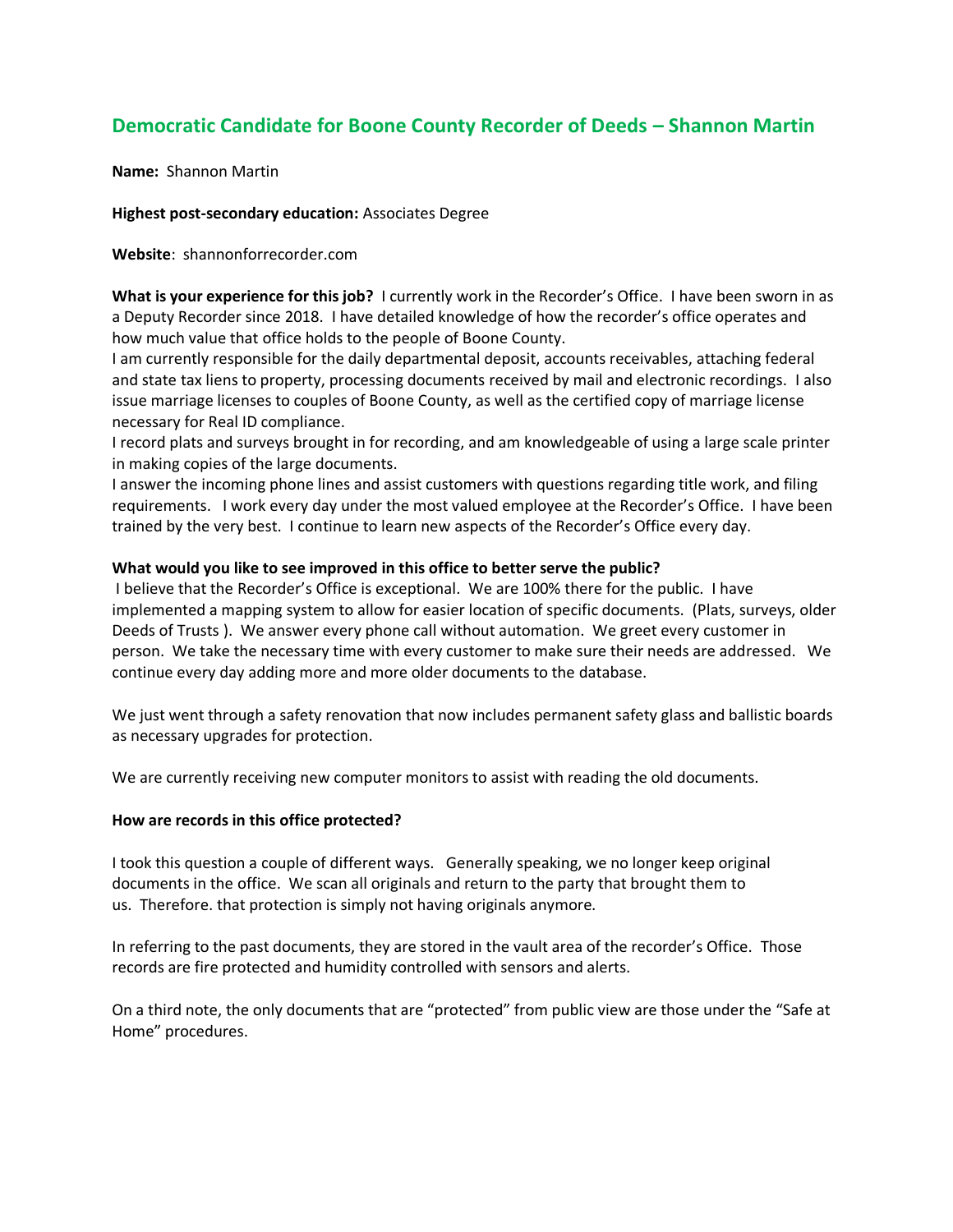## **Democratic Candidate for Boone County Recorder of Deeds** – **Bob Nolte**

#### **Name:** Bob Nolte

**Highest post-secondary education:** Master of Education in Administration (USC), Graduate Certificate in Educational Leadership (MU), Bachelor of Arts in History (Binghamton)

## **Website:** www.BobNolte.com

## ● **What is your experience for this job?**

Boone County's citizens trust the Recorder's office to record, index, and preserve real estate and land transactions, as well as tax liens, marriage licenses, and U.S. military discharge documents. All of us want our tax dollars used wisely, and deserve to receive great customer service when interacting with the county government – whether we are celebrating a personal milestone like getting married or purchasing a new home, working with the Recorder as part of business operations, or doing research with historical records. I am a seasoned administrator who understands that team leadership requires teamwork, and am running to be Recorder to continue the long history of Democrats effectively managing the professional departments of the county. For nearly a decade at Mizzou Athletics, I worked with student-athletes, coaches, regulators, vendors, and other university administrators. As Director of Compliance, I interpreted complex NCAA and university regulations, built strong relationships with a diverse group of stakeholders, developed policies and procedures to ensure requirements were met, and implemented new technologies to increase efficiency. Additionally, I served for six years as the treasurer for the City of Columbia New Century Fund, a non-profit that provides funding for projects to improve the lives of Columbia residents. I have a passion for service, and have also been a longtime community volunteer: as a little league umpire and youth basketball coach, and with many Democratic candidates for office, like Martha Stevens, Michela Skelton, and Judy Baker.

● **What would you like to see improved in this office to better serve the public?** The Recorder of Deeds office currently has a staff of six, a one half-million dollar operating budget, and a record preservation fund. I'm ready to work shoulder-to-shoulder with my team and lead the Recorder of Deeds office in providing: Excellent customer service for Boone County residents, businesses, and other government offices; efficient and reliable record-keeping with updates to technologies and internal processes where we need them most; and straightforward, secure access to information and documents. What changes help staff, citizens, vendors, and partner organizations the most? For example, within the bounds of Missouri statute, I would implement specific processes for citizens to request certain types of documents online, like marriage licenses. By getting all required information to the Recorder beforehand, the process of signing in the office will be quicker for both the citizens and the staff. This is a low-cost change that will benefit everyone, and the kind of improvement I will prioritize when elected.

## ● **How are records in this office protected?**

Records are protected through redundancy and digitalization in secure physical and digital environments to ensure long-term preservation for legal and historical review. Physical records dating back to the 19th century are kept in the Recorder's office in the climate-controlled vault. Essential records have also been scanned onto microfilm, and there are copies stored in two separate locations (in different states!) in the event of a fire or natural disaster; post-1960 documents have also been digitized. As the office has moved to digital recording practices, so too have the methods of protection. The Recorder's office automatically backs up every document across many servers spread throughout the world so you can always access your information online while being assured your records are safe from malicious act.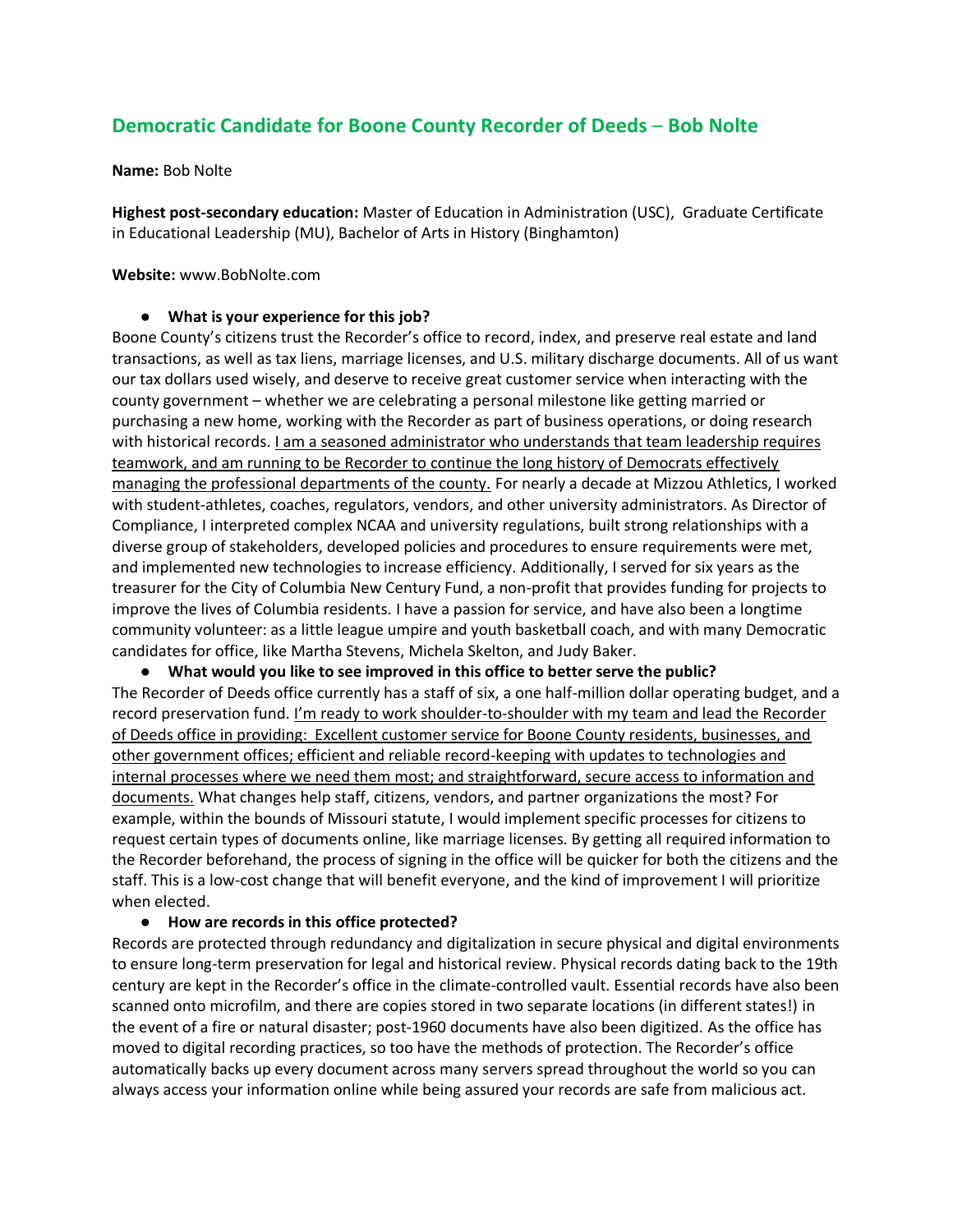## **Democratic Candidate for Boone County Recorder of Deeds – Nick Knoth**

**Name:** Nick Knoth **Website:** NickKnoth.com

**Highest post-secondary education:** Bachelor's degrees in Political Science and History, as well as certificates in Multicultural Studies and American Constitutional Democracy.

## **What is your experience for this job?**

I spent my career working in and around government at all levels: Congress, our state legislature, and, most recently, working directly with most of the municipalities in Boone County and county government itself. I've served on several government commissions and task forces, ranging from the City of Columbia's Housing and Community Development Commission to the University's Extension Council for Boone County and the Board of Representatives for Boone County's Family Access Center of Excellence (FACE). I am also a licensed realtor and notary.

At its core, the Recorder's role is about government administration, which requires not only an expertise in the internal work of the office, but also a keen understanding of its external role in the larger dynamic of local government and our communities. I mention that I am a licensed realtor as about 90% of the work of the office revolves around the documentation, preservation, and servicing of real estate transactions. As such, a combination of governmental expertise and real estate experience is ideal for the Recorder of Deeds.

## **What would you like to see improved in this office to better serve the public?**

My priorities for the Recorder's office are twofold: equitable access and modern processes. Modern processes means embracing technology, whether that be prioritizing the digitization of records, making additional services available online, or simply using new systems internally - a priority every Recorder should have.

Equitable access is my number one priority. The office and the services it provides are only available in its downtown Columbia location. For a county that is around 700 square miles and is home to almost 200,000 people, this is neither accessible nor equitable. I would like to follow the lead of our county clerk and county collector in periodically going to the people wherever we're needed, to provide an opportunity for citizens to conveniently use the services they pay for.

Similarly, I would like to expand the hours of the office. Monday through Friday, 8am-5pm is far from accessible and equitable no matter where you live. I think of my single mother, raising three children – using the services of the Recorder's office would have been nearly impossible for her. I not only want to expand its weekday hours, but also add hours on Saturdays in order to be more inclusive to our citizens.

## **How are records in this office protected?**

The majority of records have been digitized, which enables a backup file to be held off site at a facility in Kansas City. Similarly, once microfilm of all records (including those yet to be digitized) has been produced, one copy is kept locally and two others are sent to two separate and undisclosed locations. On site, records are stored in the office's vault, which has state-of-the-art safety measures that should stop a fire or flood from destroying documents. The front line of protection is the well-trained staff of the Recorder's office, who not only must safely handle documents but also ensure their security while still making them accessible to members of the public.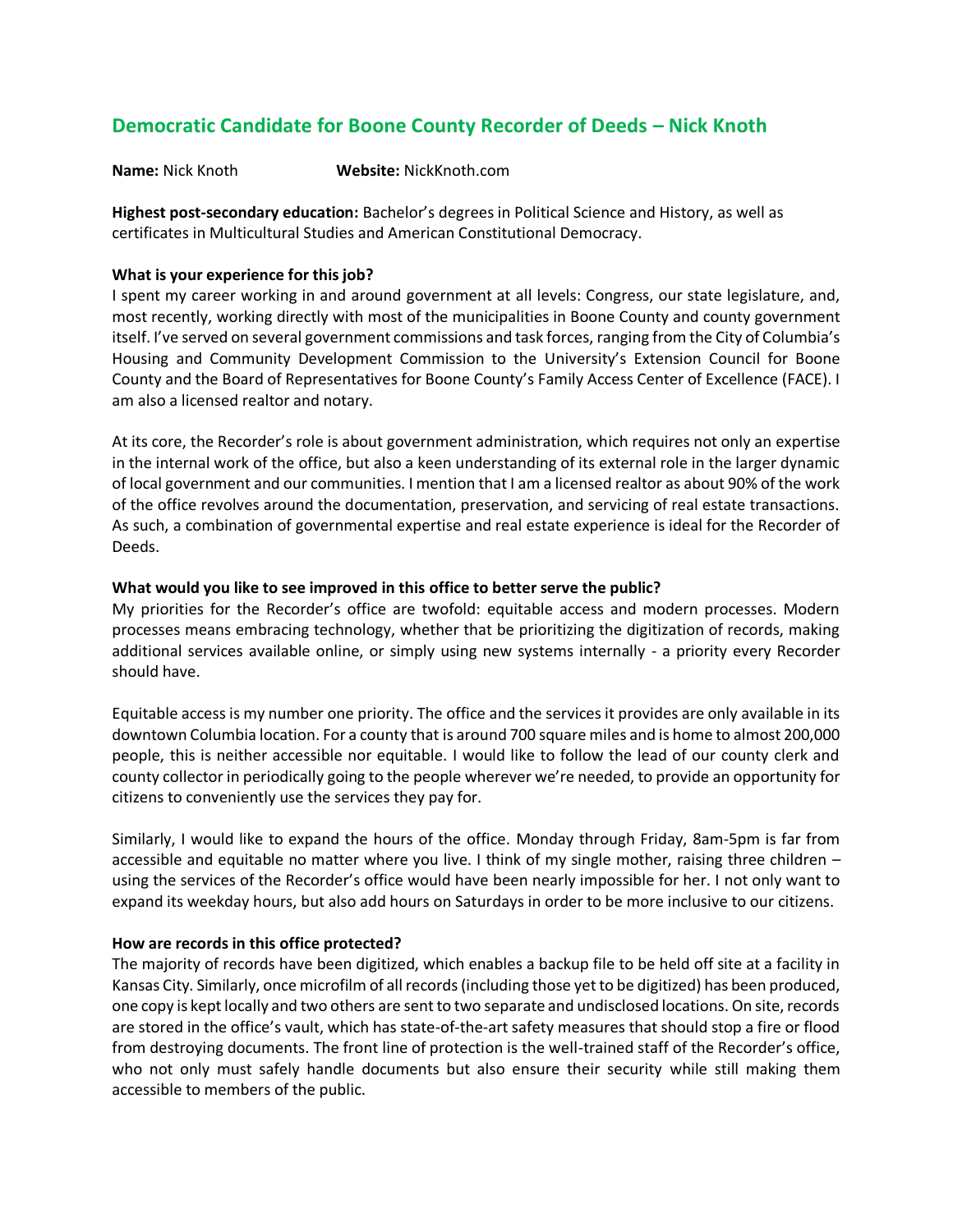# **Democratic Candidate for Associate Circuit Judge, Division X – Angela Peterson**

**Name:** Angela L. Peterson

**Highest post-secondary education:** I have three degrees, all from the University of Missouri-Columbia: Bachelor of Science in Accountancy (1994); Master of Accountancy (1996); Juris Doctor (1999).

**Website:** www.AngelaPetersonForJudge.com

**Why do you want to be a judge?** I am passionate about ensuring fairness in the justice system for all litigants. I have dedicated the bulk of my career to leveling the playing field by working at a not-for-profit corporation providing free legal services to low-income and vulnerable citizens. I have been appointed by the Missouri Supreme Court to serve on the Committee for Access to Family Courts, which is charged with improving access to family court division cases, especially for people who do not have an attorney. I am also honored to be the recipient of the 2021 Outstanding Service Award, which is presented by the Boone County Bar Association to a member who has made significant contributions to the benefit of the legal profession, the justice system, and/or our community. After over two decades in court as an attorney, I am ready to bring my experience and demonstrated commitment to fairness and public service to the bench as Boone County Associate Circuit Judge, Division 10.

**What are your life experiences that will prepare you to understand the people who come before your court?** At this point in my career, my life experience is interwoven with my professional experience. As an attorney, I have met one-on-one with people of varying beliefs and backgrounds who have shared their intimate stories with me. They depend upon me to protect the rights that are most precious to them, and I recognize the gravity of that responsibility. On thousands of occasions, I am standing beside people as they encounter the court system. As an attorney, I make a conscious decision every day to remember that although I am in the courtroom on a regular basis, for litigants it is often an unfamiliar and stressful place; as a judge, I will continue to do that.

**What experience have you had as an attorney in civil and criminal cases before the court?** I have been a litigator for nearly 22 years. I have appeared before over 50 judges throughout mid-Missouri and I have appeared on countless dockets. I have extensive trial court experience, including trials lasting several days and involving multiple attorneys, experts, and other witnesses. I have also handled some cases at the appellate level. In addition to handling my own caseload, from 2010 through early 2022, I served as Litigation Director for Mid-Missouri Legal Services Corporation. In that role, I was second-in-command of the organization and I supervised many attorneys handling various types of civil cases, including housing, consumer, access to benefits and expungement cases. Additionally, I have supervised law students in court as part of the University of Missouri's Family Violence Clinic.

While my primary practice has been civil cases, particularly family law cases, because of their nature, I am familiar with nearly all substantive areas of the law. I have had many clients or opposing parties or other people somehow involved in the litigation, who have criminal or other civil cases pending which have a direct impact on their family law case. It is my duty to review pleadings and other documents in those other cases, understand the law and issues involved in those other cases, and sometimes attend depositions or hearings and communicate with the attorneys providing representation in those other cases.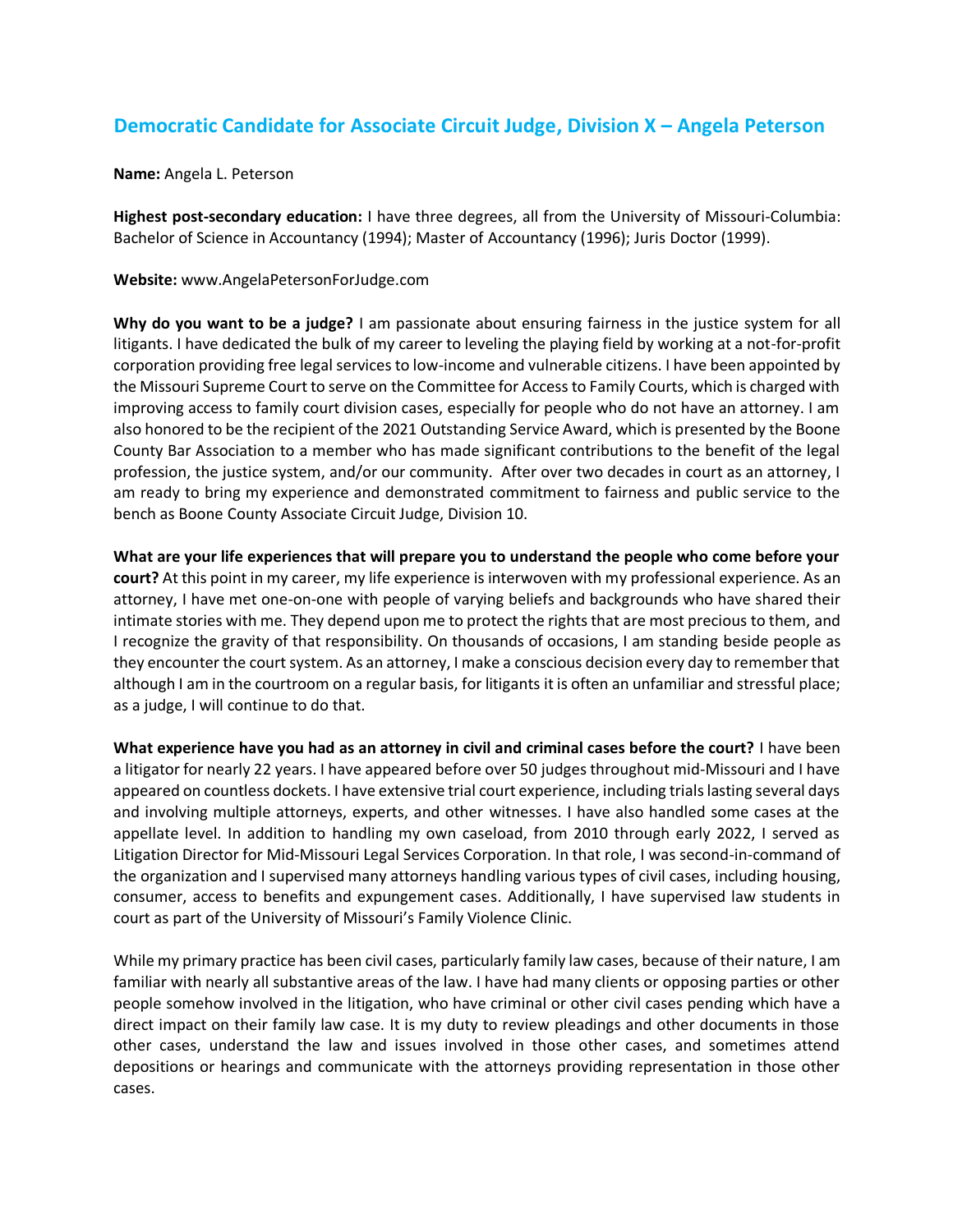# **Democratic Candidate for Associate Circuit Judge, Division X – Kayla Jackson-Williams**

#### **Name: Kayla Jackson-Williams**

**Highest post-secondary education:** Juris Doctor – University of Missouri School of Law **Website: kaylaforjudge.com**

## **Why do you want to be a judge?**

I believe our Courthouse needs a judge with a diverse background who can offer a fresh perspective and serve as a bridge between generations when it comes cultural and societal understanding in conjunction with our judicial system. With a background in family, criminal, and civil litigation, I have developed relationships with individuals in our community who are from all walks of life. Through these relationships, I have learned to effectively provide a voice to individuals who often felt overlooked, unheard, and ignored. Showing clients that I care, allowing them to have a voice, and breaking down walls that are often built because of one's circumstances, has proven to be a special skill that I have honed that most cannot say they have. I believe this will translate well on the bench, and it is something our system needs.

## **What are your life experiences that will prepare you to understand the people who come before your court?**

Growing up, my brother and I were raised by our mom, Rebecca, who served as a social worker, assisting children with behavioral issues. Because she was a single parent, there were often times when we did not have much, and we relied on the assistance of local programs and organizations to make ends meet. I know and understand what I feels like to go without basic needs such as clothing that fits, food to eat, and electricity to light our home. Although I am no longer plagued by these circumstances, as a single parent myself, I understand what it feels like when a parent is frustrated because "they just want to figure things out." I can also identify with and understand who are in those circumstances that I found myself in as a child and empathize with them in ways that others cannot. For these reasons, I continue to volunteer with organizations like those that helped me as a child, and it is why I chose to serve as a Public Defender in this community and aided those who needed help the most.

## **What experience have you had as an attorney in civil and criminal cases before the court?**

As a former Public Defender, I have appeared before every judge in this circuit while providing representation to hundreds of indigent clients. This representation included arguing for reasonable bonds, conducting preliminary hearings, negotiating favorable plea deals, and advocating for clients during felony jury trials and probation violation hearings. As a Public Defender, I also conducted legal research for use in various motions for purposes of maintaining and/or restoring a client's rights guaranteed to them by the U.S. and Missouri Constitutions.

In civil litigation, before entering the courtroom, I am always tasked with first knowing and understanding how the Missouri Rules of Civil Procedures and Missouri Case Law apply to a specific case before the court (construction defect, negligence, breach of contract, fraud, etc.). This includes knowing how claims are brought by a party, the deadlines for substantive motions, and responding to pleadings and discovery. Using these rules, as well as what elements must be presented to the Court and proven, as determined by legal precedents set by the Missouri Appellate and Supreme Courts, I have prepared motions and arguments for courts across the state to aid the judge in fact finding process.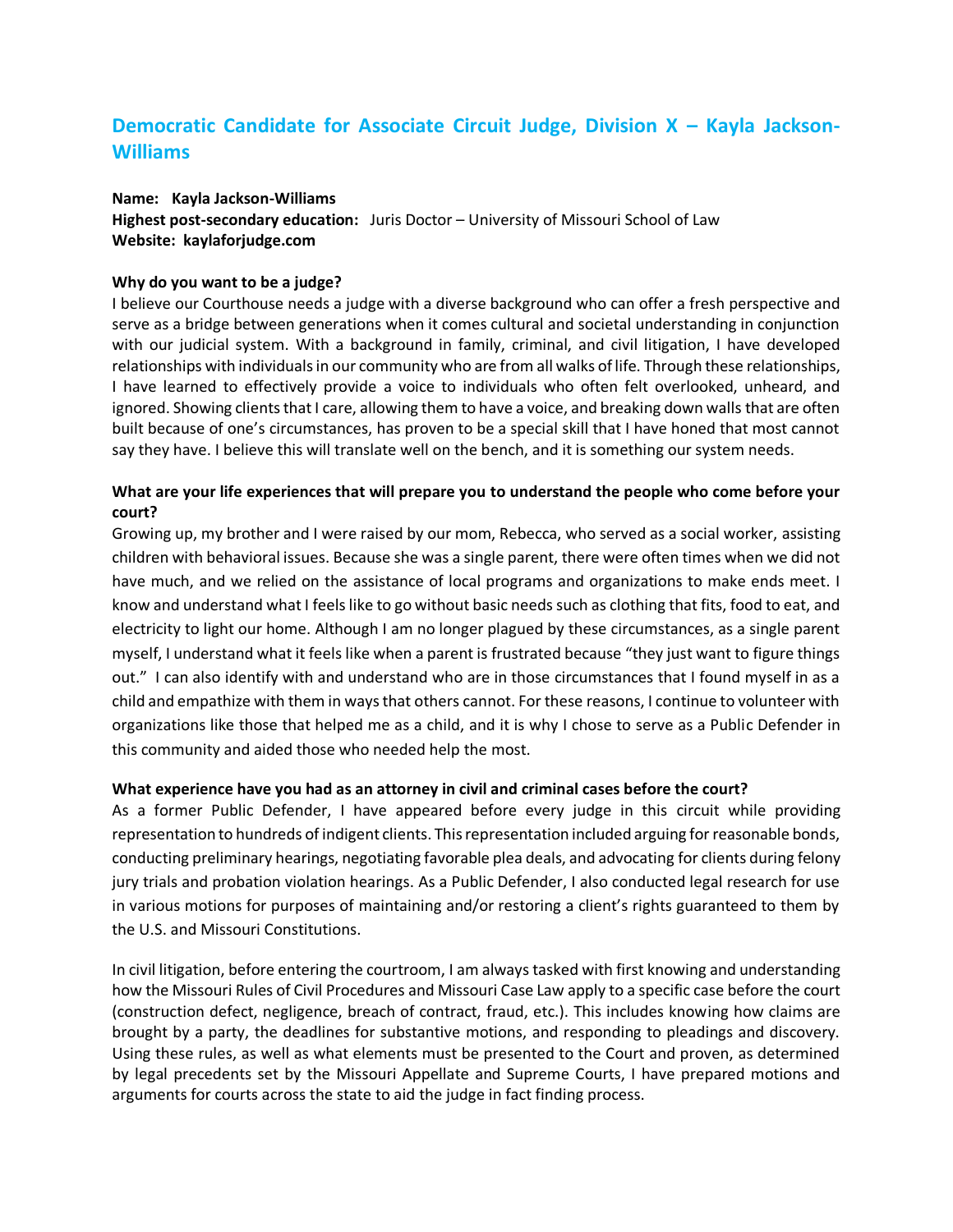# **Democratic Candidate for MO State Representative, District 47 - Adrian Plank**

Name: Adrian Plank

Age: 48

Highest post-secondary education: Educated and trained Union Journeyman Carpenter and tradesman

Website: adrianplank.com

## What are your qualifications for serving as a state representative?

I was previously a small business owner who lost the business in the Bush Republican recession of 2008- 2010. I understand government policy can help a business thrive and I also understand how it can destroy small business through my personal experience. I am currently a union journeyman carpenter at local 1925 in Columbia, Missouri. I currently serve as warden and trustee for local 1925. I have worked on coal burning power plants in Missouri that give me a unique perspective on our process to transform our energy needs into clean energy.

## What are your top three priorities for this office and how will you accomplish them?

First, campaign finance reform that included publicly funded elections. We must work to eliminate SuperPACs and dark money influence in Missouri policy. Second, I will work to give bargaining leverage to teachers with the ability to strike. Third, we must start to transform our union workforce to green energy careers through union trade schools. I will advocate a working partnership with the state of Missouri to make this transfer to good paying union jobs.

## How will you work for all your constituents?

As a candidate for the 47<sup>th</sup> district in two and now a third election I have a good relationship built with all of the district this includes Columbia, Rocheport, Harrisburg, and now Sturgeon. There is not a candidate who has worked as hard to make a difference in this district than I have, no matter party affiliation. Columbia needs a representative that will help them achieve their clean energy goals. Rocheport needs a wall built to hold back flood waters from entering the community. Harrisburg is concerned about foreign owned turbines from taking their land through eminent domain. Sturgeon is having a hard time retaining teachers. I have spent almost six years talking to constituents about their community's needs.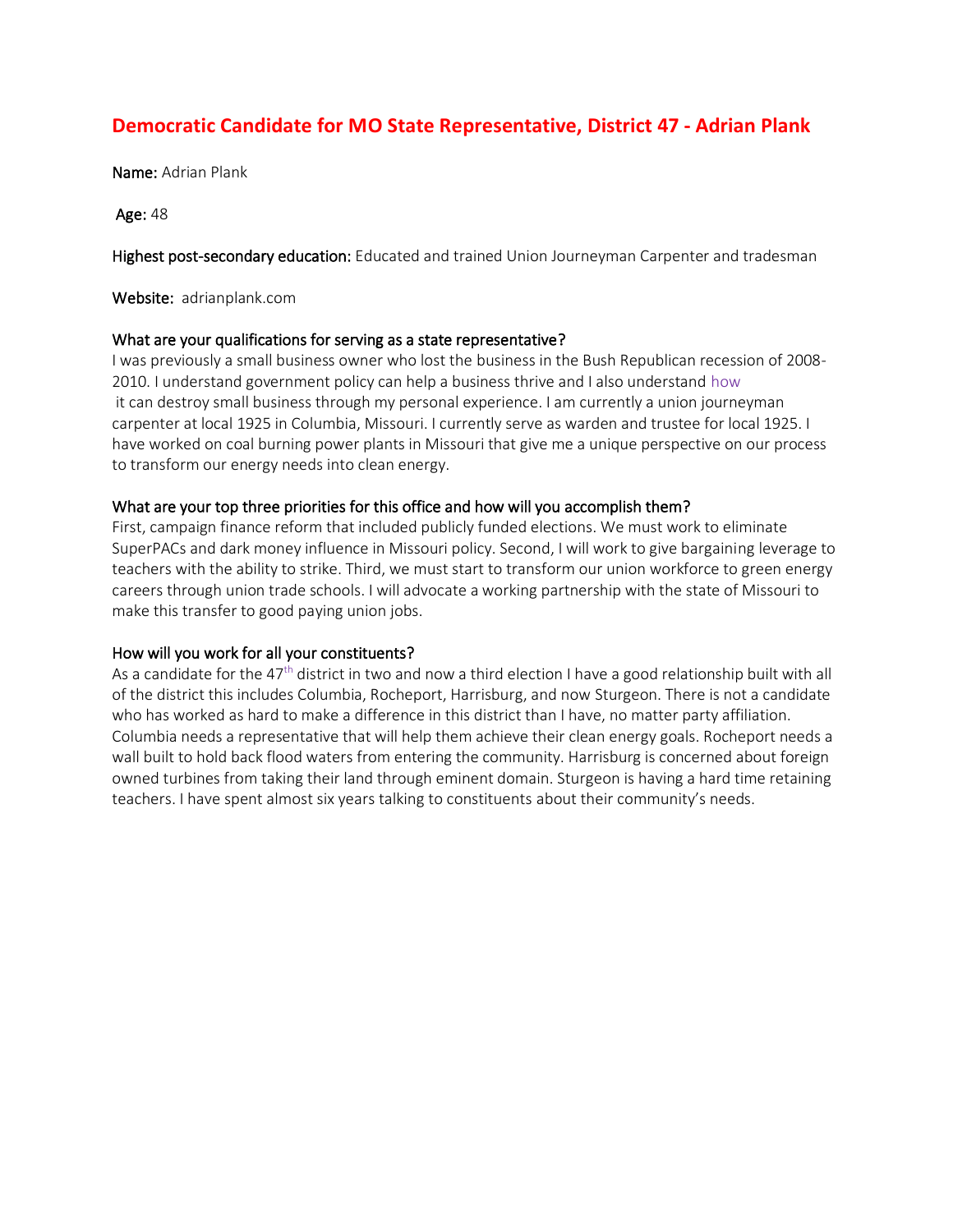# **Democratic Candidate for MO State Rep., District 47 – Chimene Schwach**

**Name**: Chimene Caron Schwach

**Age**: 52

**Highest post-secondary education**: MA in Rehabilitation Counseling, New York University; BS Communication Sciences and Disorders, Missouri State University **Website**: https://chimeneschwach.com

## **What are your qualifications for serving as a state representative?**

I am an experienced leader, community advocate, and volunteer. My local work includes: 1) **Boone County Judicial Law Enforcement Task Force** since 2016, working to create a plan to maximize the effective long-term use of the Boone County Jail, the Courthouse and the Sheriffs Office, while meeting the needs of Boone County for continued, quality law enforcement and a balanced budget; 2) **4th Ward Committeeperson & 46th Legislative District Chair** for Boone County Democratic Central Committee;

3) **Planned Parenthood** and **Pro-Choice Missouri Volunteer Team Leader** for the past 10+ years leading advocates testifying at the legislature on reproductive justice issues affecting women, LGBTQIA+ folks 5) **Moms Demand Action Volunteer** working on common sense gun laws, safety and security

## My State work includes:

1) **Vice President of the Board of Directors for the Missouri Family Health Counci**l, an NGO that handles all federal family planning (Title X) funds and programming for the state of Missouri.

2) **Kids Win Missouri Coalition,** a non-partisan coalition of organizations and individuals dedicated to improving the well-being of Missouri children

Professionally, I have already worked serving the people of the 47th District in the field of social work and community outreach for organizations such as CASA as a Boone County Advocate Supervisor in the 13th Judicial Circuit; Ragtag Film Society as Manager for Community Partnerships and Education; and Our Lady of Lourdes Interparish School as Director of AfterSchool Care.

## **What are your top three priorities for this office and how will you accomplish them?**

I recognize the importance of partnership and alliance in effecting common sense public policy that lifts us all up which is why I am committed to collaboration in all aspects of the legislature.

- 1) **Health and Mental Health Policy**  increasing access to family planning; supporting LGBTQIA+ protections, fighting for bodily autonomy and choice, improving infant and maternal health outcomes, reducing barriers to care.
- 2) **Safety and Security -** Strengthening **common sense gun laws,** fully funding public education, supporting local control of education, and protecting the right to vote
- 3) **Economic Stability -** supporting livable wages, increasing benefits such as family leave, protecting collective bargaining, advocating for affordable housing, and supporting sustainable practices for farmers and local businesses.

## **How will you work for all your constituents?**

My work at the local and state level in various organizations has given me experience that makes me uniquely prepared to work for the people of the 47th. I have a proven track record of working effectively across party lines at both the local and state level. And my door is open to all. I will hold open office hours and am available by phone if anyone is unable to attend. I am ready to represent ALL of the 47<sup>th</sup>.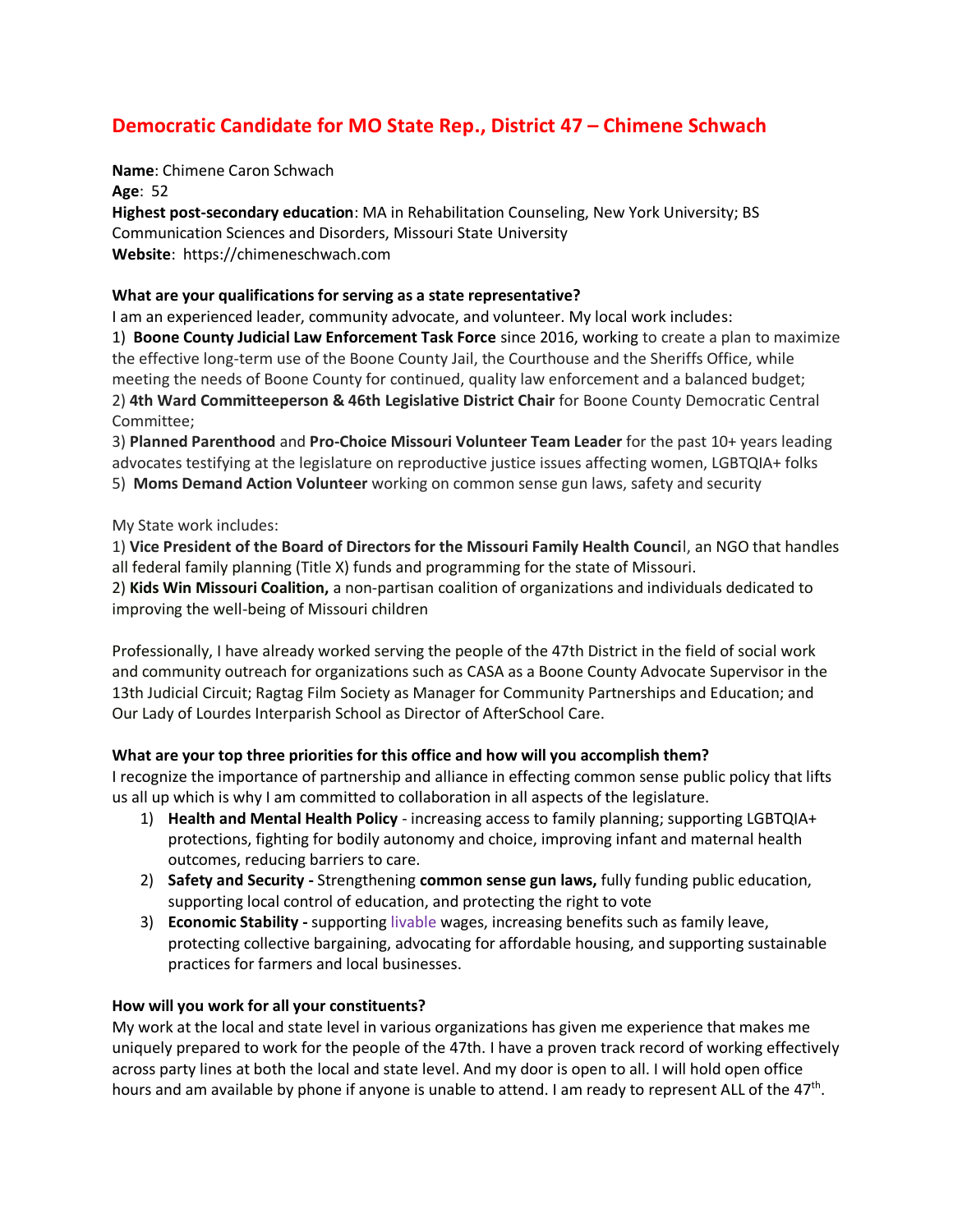## **Candidate for Columbia City Council, Ward 3 - Karl Skala**

**Qualifications**: I am a Marine Corps Veteran, husband, father of three, grandfather of two, four-term Third Ward City Councilman and Columbia's Mayor Pro Tem. I have lived in Columbia for 42 years. I retired from the University of Missouri after a career in cross-disciplinary behavioral and biomedical research. I am past Vice-Chair and 7-year member of the Columbia Planning and Zoning Commission, and past Chair and 13-year member of the Columbia/Boone County Environment and Energy Commission. I am also a 12-year member of Columbia Chamber of Commerce and its Government Affairs Committee and represent the City of Columbia on several panels for the National League of Cities. For more information please go t[o https://skalaforcouncil.org/.](https://skalaforcouncil.org/)

## **Website/Facebook page for candidate:** <https://skalaforcouncil.org/> **Questions and Answers:**

**What do you understand as the role of the city council? What qualifies you for this role?** The City Council's role is to represent constituents, to establish policy and to legislate. Council members keep in touch with the needs and desires of their districts' residents and bring that awareness to decisionmaking about the city's policies, ordinances and budget. City Council members are not directly involved in the implementation of city policies—that is the job of the City Manager and staff—but they serve as a conduit of information between their constituents and the City Manager. The Council also hires and oversees the City Manager, City Clerk, and Municipal Judge. I have extensive experience on the council and have worked with 5 city managers to improve city services, especially in the  $3^{rd}$  Ward. I understand the need for the Council to cultivate city-wide representative consensus and develop unselfish compromises to reach equitable community solutions.

**Most pressing issues and how do you think they should be addressed?** Public Safety, Affordable Housing and Climate Change. **Public Safety**: continue to implement previous recommendations to approach violence as a public health issue and coordinate job training programs, and follow through on the Council's priorities for spending \$12.5 million in federal ARPA funding: 1) a resource center for homelessness and housing insecurity; 2) a rapid access center to provide 24/7 mental health resources; 3) a process to combat community violence; and 4) barrier-free workforce development programs. Since I was first elected to the City Council, police personnel have increased by 18% and fire personnel by 13%. I will continue to support public safety recruitment efforts. **Affordable Housing**: continue to work with and fund nonprofits and the Columbia Housing Authority; advocate for incentive-based inclusionary zoning to encourage developers to include affordable housing; re-evaluate zoning regulations for lot sizes and accessory dwelling units to cut housing costs. **Climate Change**: Continue to support and endorse the work of the Columbia Environment and Climate Commission and its Action and Adaptation Plan (CAAP). Advocate for advancing the city's target date for 100% renewable energy to 2030.

## **Priorities and how would you go about advancing them as part of the city council?**

**Public Safety:** add more officers and officer training to enhance our community policing vision; provide for "violence de-escalation personnel" and enhanced mental health interventions; provide funding for an additional fire station. **Roads, Sidewalks, and Streetlights**: continue to advocate for a fair share of city funding for 3rd Ward roads, sidewalks, parks, and trails; enhance energy efficient street lighting as an inexpensive neighborhood security solution. **Implement neighborhood protections** outlined in the city's "Columbia Imagined" plan and Unified Development Code (UDC); create and fund the Department of Diversity, Equity and Inclusion.